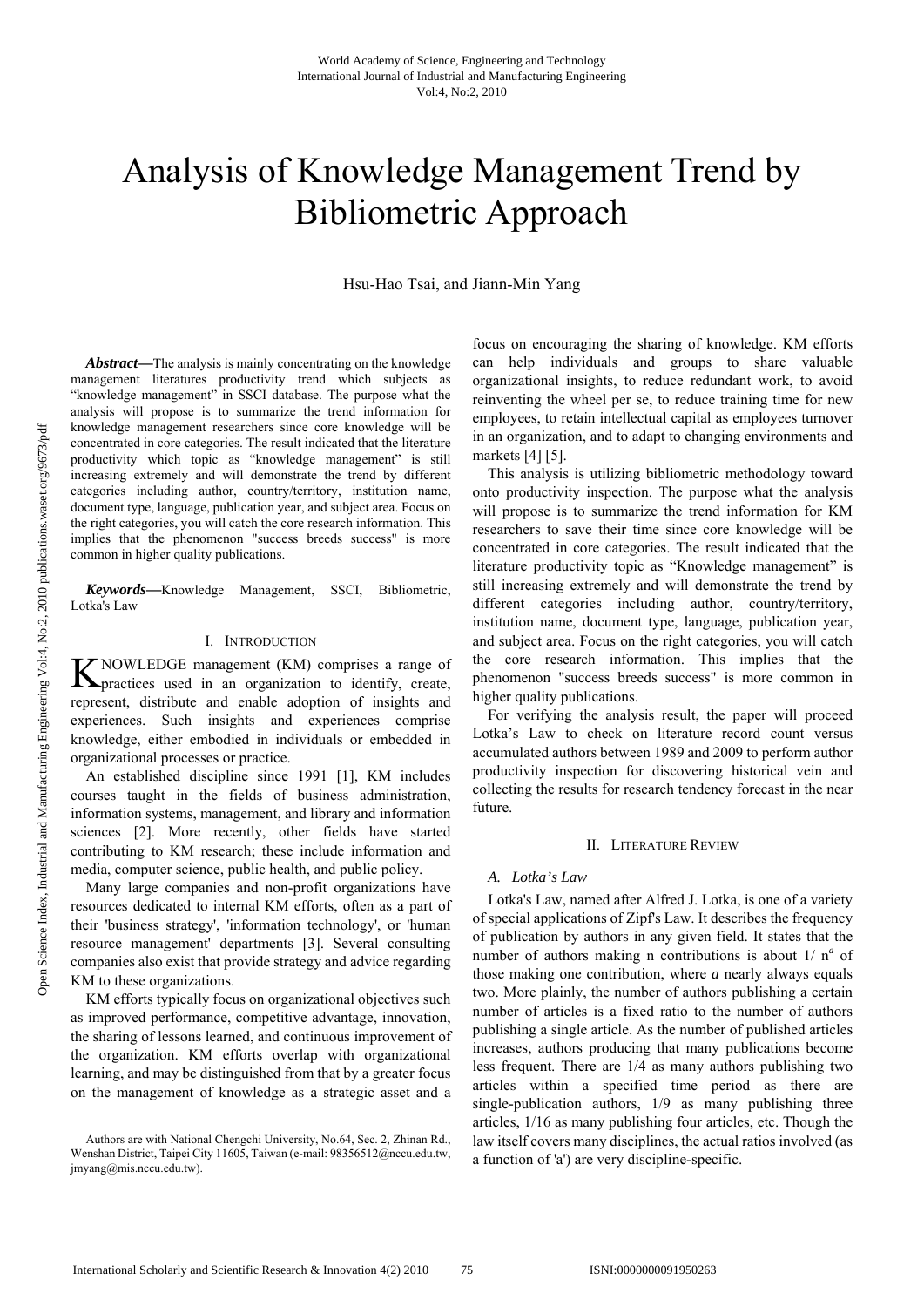## III. RESEARCH FINDING AND DISCUSSION

This research is accessing the Social Science Citation Index (SSCI) on Web of Science created by ISL. The result is summarizing those 1393 paper indexes which title are "Knowledge management" from 1989 to 2009 as well as input datum for next stage analysis, shown as Fig. 1. Obviously, the literature production of knowledge management is rising since 1997 and citation is also increasing steady and gradually by every year. It shows the research of knowledge management is very popular and getting in the highly exploration period, referred to Fig. 2. The research of knowledge management reached the highest record in 2008.



(Source: SSCI database)

By viewing on Table I and Fig. 3, they displayed that the distribution of country/territory from 1989 to 2009, USA is a champion as well as 461 paper counts (33.09%), following by the England, Canada and Taiwan which achieved the record counts as 226(16.22%), 82(5.894%), and 76(5.46%) oppositely. Taiwan is ranking as No.4 (76 paper counts, 5.46%) in this research domain. Combining with the distribution of institution name (as Table II) for deeply observation, it showed that USA is still the most productivity country within the research aspect of knowledge management in the world.

TABLE I DISTRIBUTION OF TOP 25 COUNTRY/TERRITORY FROM 1989 TO 2009

| Rankin         | <b>DISTRIBUTION OF TOP 25 COUNTRY/TERRITORI TROM 1707</b> | Record | 102007<br>$%$ of |
|----------------|-----------------------------------------------------------|--------|------------------|
| g              | <b>Country/Territory</b>                                  | Count  | 1393             |
| $\mathbf{1}$   | <b>USA</b>                                                | 461    | 33.09%           |
| $\overline{2}$ | <b>ENGLAND</b>                                            | 226    | 16.22%           |
|                | <b>CANADA</b>                                             | 82     | 5.89%            |
| $\overline{4}$ | <b>TAIWAN</b>                                             | 76     | 5.46%            |
| $\overline{5}$ | <b>AUSTRALIA</b>                                          | 55     | 3.95%            |
| 6              | PEOPLES R CHINA                                           | 47     | 3.37%            |
| 7              | <b>GERMANY</b>                                            | 45     | 3.23%            |
| 8              | <b>NETHERLANDS</b>                                        | 37     | 2.66%            |
| $\overline{9}$ | <b>SPAIN</b>                                              | 35     | 2.51%            |
| 10             | <b>SWEDEN</b>                                             | 31     | 2.23%            |
| 11             | <b>FRANCE</b>                                             | 28     | 2.01%            |
| 12             | <b>NEW ZEALAND</b>                                        | 22     | 1.58%            |
| 13             | <b>ITALY</b>                                              | 21     | 1.51%            |
| 14             | <b>SOUTH AFRICA</b>                                       | 21     | 1.51%            |
| 15             | <b>SOUTH KOREA</b>                                        | 21     | 1.51%            |
| 16             | <b>SCOTLAND</b>                                           | 20     | 1.44%            |
| 17             | <b>SINGAPORE</b>                                          | 18     | 1.29%            |
| 18             | <b>NORWAY</b>                                             | 17     | 1.22%            |
| 19             | <b>GREECE</b>                                             | 16     | 1.15%            |
| 20             | <b>BRAZIL</b>                                             | 15     | 1.08%            |
| 21             | <b>DENMARK</b>                                            | 14     | 1.01%            |
| 22             | <b>FINLAND</b>                                            | 13     | 0.93%            |
| 23             | <b>INDIA</b>                                              | 12     | 0.86%            |
| 23             | <b>JAPAN</b>                                              | 12     | 0.86%            |
| 25             | <b>SWITZERLAND</b>                                        | 12     | 0.86%            |
|                | <b>OTHERS</b>                                             | 109    | 7.82%            |



Fig. 3 Distribution of top 25 country/territory from 1989 to 2009

From the Table III, it indicated that the most publication document type is "Article" (894 record counts, 64.18%), and the most popular language for writing is using "English" (1327 record counts, 95.26%) in the research domain of knowledge management (see Table IV).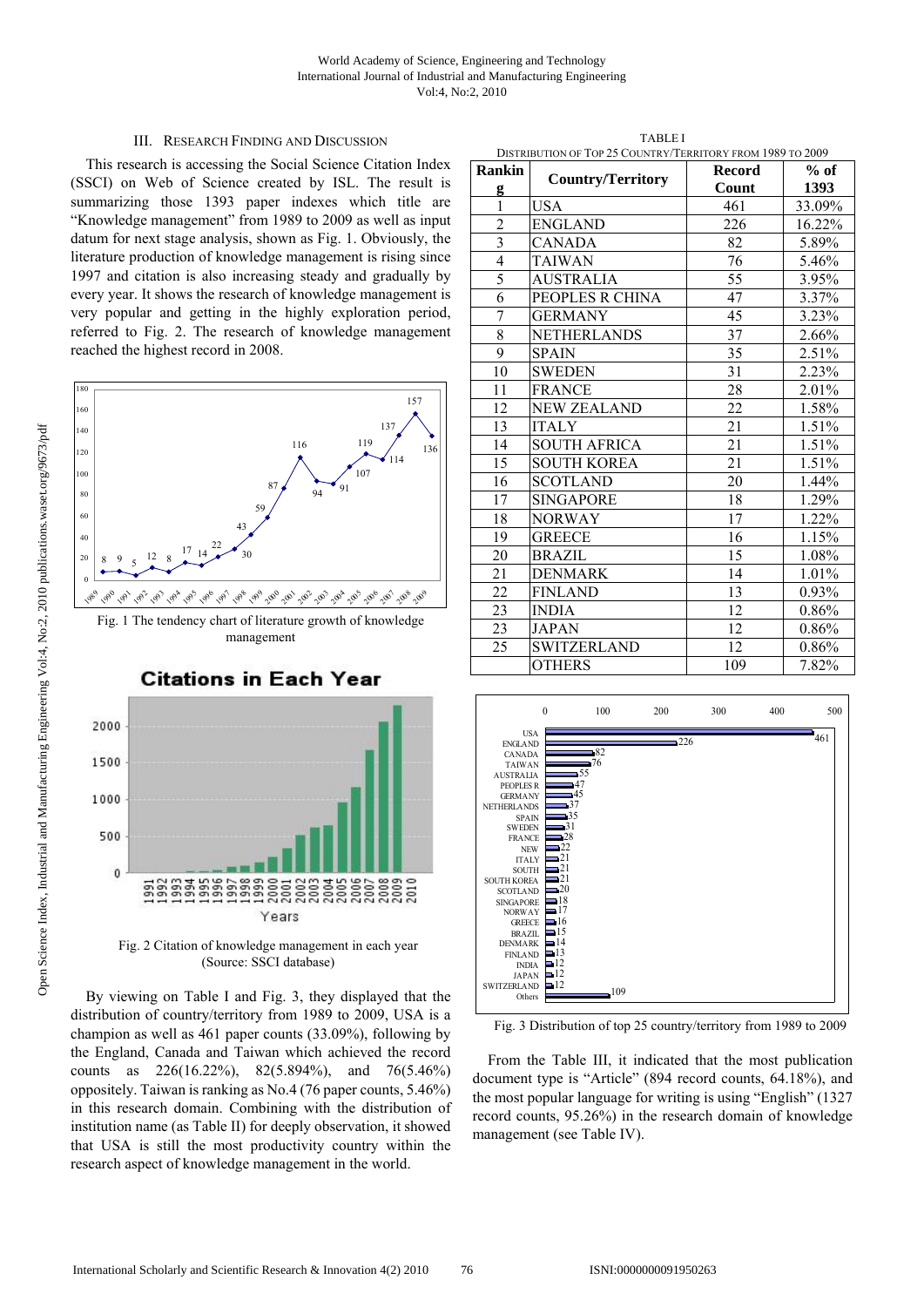#### World Academy of Science, Engineering and Technology International Journal of Industrial and Manufacturing Engineering Vol:4, No:2, 2010

| <b>Ranking</b> | <b>Institution Name</b>                | <b>Record</b><br>Count | % of 1393 |
|----------------|----------------------------------------|------------------------|-----------|
| 1              | UNIV WARWICK                           | 16                     | 1.15%     |
| $\overline{2}$ | <b>HARVARD UNIV</b>                    | 15                     | 1.08%     |
| $\overline{3}$ | <b>RUTGERS STATE UNIV</b>              | 15                     | $1.08\%$  |
| $\overline{4}$ | <b>UNIV TORONTO</b>                    | 14                     | 1.01%     |
| 5              | <b>UNIV ILLINOIS</b>                   | 13                     | 0.93%     |
| 6              | UNIV LOUGHBOROUGH                      | 12                     | 0.86%     |
| 7              | UNIV SHEFFIELD                         | 12                     | 0.86%     |
| 8              | HONG KONG POLYTECH<br><b>UNIV</b>      | 11                     | 0.79%     |
| 9              | <b>UNIV MANCHESTER</b>                 | 11                     | 0.79%     |
| 10             | <b>NAPIER UNIV</b>                     | 10                     | 0.72%     |
| 11             | <b>NATL CHENG KUNG</b><br><b>UNIV</b>  | 10                     | 0.72%     |
| 12             | <b>UNIV LEEDS</b>                      | 10                     | 0.72%     |
| 13             | UNIV PRETORIA                          | 10                     | 0.72%     |
| 14             | <b>UNIV TEXAS</b>                      | 10                     | 0.72%     |
| 15             | UNIV WASHINGTON                        | 10                     | 0.72%     |
| 16             | <b>CITY UNIV LONDON</b>                | 9                      | 0.65%     |
| 17             | <b>MCGILL UNIV</b>                     | 9                      | 0.65%     |
| 18             | MICHIGAN STATE UNIV                    | 9                      | 0.65%     |
| 19             | NANYANG TECHNOL<br><b>UNIV</b>         | 9                      | 0.65%     |
| 20             | UNIV MINNESOTA                         | 9                      | 0.65%     |
| 21             | UNIV N CAROLINA                        | 9                      | 0.65%     |
| 22             | <b>INDIANA UNIV</b>                    | $\overline{8}$         | 0.57%     |
| 23             | KOREA ADV INST SCI &<br><b>TECHNOL</b> | 8                      | 0.57%     |
| 23             | <b>UNIV NEBRASKA</b>                   | 8                      | 0.57%     |
| 25             | UNIV NOTTINGHAM                        | 8                      | 0.57%     |
|                | <b>OTHERS</b>                          | 118                    | 8.47%     |
|                | Total                                  | 1393                   | 100%      |

TABLE II DISTRIBUTION OF TOP 25 INSTITUTION NAME FROM 1989 TO 2009

TABLE IV DISTRIBUTION OF LANGUAGE FROM 1989 TO 2009

| Language          | <b>Record</b><br>Count | % of 1393 |
|-------------------|------------------------|-----------|
| <b>ENGLISH</b>    | 1327                   | 95.26%    |
| <b>GERMAN</b>     | 32                     | 2.30%     |
| <b>SPANISH</b>    | 12                     | 0.86%     |
| <b>PORTUGUESE</b> | 8                      | 0.57%     |
| <b>FRENCH</b>     | 5                      | $0.36\%$  |
| <b>CZECH</b>      | 3                      | $0.22\%$  |
| <b>DANISH</b>     |                        | $0.07\%$  |
| NORWEGIAN         |                        | 0.07%     |
| <b>RUSSIAN</b>    |                        | $0.07\%$  |
| <b>SLOVAK</b>     |                        | $0.07\%$  |
| <b>SWEDISH</b>    |                        | $0.07\%$  |
| <b>TURKISH</b>    |                        | $0.07\%$  |
| Total             | 1393                   | 100%      |

In the Table V, it is important to summarize the trend information for knowledge management researchers since core knowledge will be concentrated in core categories and to get understanding about the distribution of top 25 subject areas in future research trend and research directions. Focus on the right categories, researchers will catch the core research information. The top three ranking of research domains are management (459 record counts, 32.95%), following by the information science and library science (366 record counts, 26.271%), computer science and information systems (270 record counts, 19.38%). Moreover, it also discovered that there are a lot of research domains for knowledge management literature production such as operations research and management science, business, engineering industrial, engineering and interdisciplinary, computer science and artificial intelligence, and computer science and interdisciplinary and so on.

| <b>TABLE III</b><br>DISTRIBUTION OF DOCUMENT TYPE FROM 1989 TO 2009 |                        |           |  |  |  |
|---------------------------------------------------------------------|------------------------|-----------|--|--|--|
| <b>Document Type</b>                                                | <b>Record</b><br>Count | % of 1393 |  |  |  |
| ARTICLE                                                             | 894                    | 64.18%    |  |  |  |
| <b>BOOK REVIEW</b>                                                  | 211                    | 15.15%    |  |  |  |
| PROCEEDINGS PAPER                                                   | 81                     | 5.81%     |  |  |  |
| EDITORIAL MATERIAL                                                  | 73                     | 5.24%     |  |  |  |
| REVIEW                                                              | 62                     | 4.45%     |  |  |  |
| <b>MEETING ABSTRACT</b>                                             | 51                     | 3.66%     |  |  |  |
| <b>NEWS ITEM</b>                                                    | 7                      | $0.50\%$  |  |  |  |
| CORRECTION                                                          | 5                      | 0.36%     |  |  |  |
| LETTER                                                              | 3                      | $0.22\%$  |  |  |  |
| NOTE                                                                | 3                      | $0.22\%$  |  |  |  |
| BIBLIOGRAPHY                                                        |                        | $0.07\%$  |  |  |  |
| <b>REPRINT</b>                                                      |                        | $0.07\%$  |  |  |  |
| <b>SOFTWARE REVIEW</b>                                              |                        | $0.07\%$  |  |  |  |
| Total                                                               | 1393                   | 100%      |  |  |  |
|                                                                     |                        |           |  |  |  |

TABLE V DISTRIBUTION OF TOP 25 SUBJECT AREAS FROM 1989 TO 2009

| <b>Ranking</b> | <b>Subject Area</b>                                           | <b>Record</b><br>Count | $%$ of<br>1393 |
|----------------|---------------------------------------------------------------|------------------------|----------------|
| 1              | <b>MANAGEMENT</b>                                             | 459                    | 32.95%         |
| 2              | <b>INFORMATION SCIENCE &amp;</b><br>LIBRARY SCIENCE           | 366                    | 26.27%         |
| 3              | <b>COMPUTER SCIENCE,</b><br><b>INFORMATION SYSTEMS</b>        | 270                    | 19.38%         |
| 4              | <b>OPERATIONS RESEARCH &amp;</b><br><b>MANAGEMENT SCIENCE</b> | 178                    | 12.78%         |
| 5              | <b>BUSINESS</b>                                               | 165                    | 11.84%         |
| 6              | ENGINEERING,<br><b>INDUSTRIAL</b>                             | 71                     | 5.10%          |
| 7              | ENGINEERING,<br>MULTIDISCIPLINARY                             | 71                     | 5.10%          |
| 8              | <b>COMPUTER SCIENCE,</b><br><b>ARTIFICIAL</b><br>INTELLIGENCE | 68                     | 4.88%          |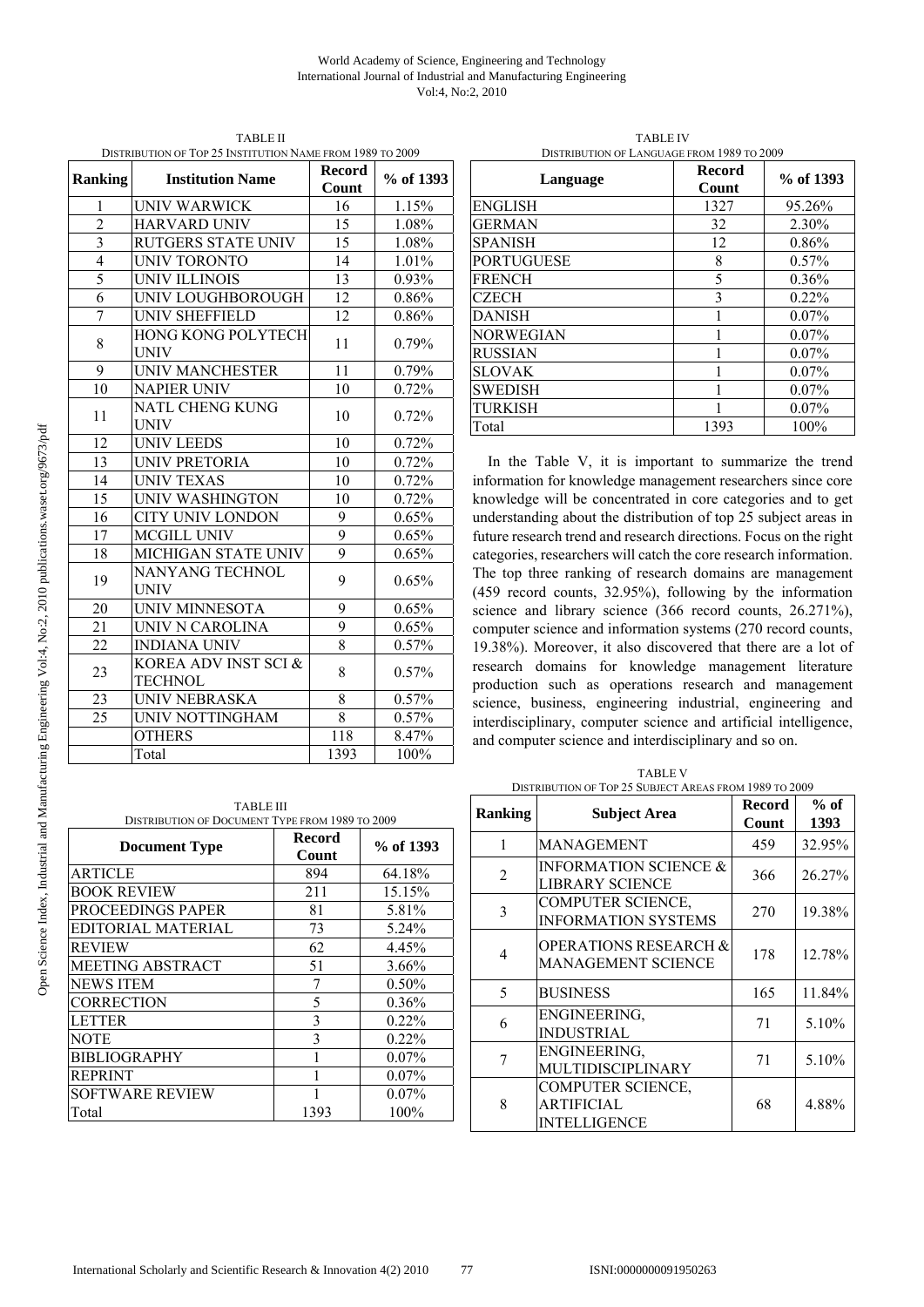#### World Academy of Science, Engineering and Technology International Journal of Industrial and Manufacturing Engineering Vol:4, No:2, 2010

| 9  | <b>COMPUTER SCIENCE,</b><br><b>INTERDISCIPLINARY</b><br><b>APPLICATIONS</b> | 55 | 3.95% |
|----|-----------------------------------------------------------------------------|----|-------|
| 10 | <b>ECONOMICS</b>                                                            | 51 | 3.66% |
| 11 | <b>NURSING</b>                                                              | 51 | 3.66% |
| 12 | PLANNING &<br><b>DEVELOPMENT</b>                                            | 40 | 2.87% |
| 13 | <b>ENVIRONMENTAL</b><br><b>STUDIES</b>                                      | 39 | 2.80% |
| 14 | <b>EDUCATION &amp;</b><br>EDUCATIONAL RESEARCH                              | 36 | 2.58% |
| 15 | SOCIAL SCIENCES,<br><b>INTERDISCIPLINARY</b>                                | 36 | 2.58% |
| 16 | ENGINEERING,<br>ELECTRICAL &<br><b>ELECTRONIC</b>                           | 35 | 2.51% |
| 17 | <b>SOCIOLOGY</b>                                                            | 28 | 2.01% |
| 18 | <b>HEALTH CARE SCIENCES</b><br>& SERVICES                                   | 24 | 1.72% |
| 19 | PSYCHOLOGY, APPLIED                                                         | 24 | 1.72% |
| 20 | <b>ANTHROPOLOGY</b>                                                         | 23 | 1.65% |
| 21 | PSYCHOLOGY,<br>MULTIDISCIPLINARY                                            | 22 | 1.58% |
| 22 | PUBLIC,<br>ENVIRONMENTAL &<br>OCCUPATIONAL HEALTH                           | 22 | 1.58% |
| 23 | COMPUTER SCIENCE,<br><b>CYBERNETICS</b>                                     | 20 | 1.44% |
| 23 | <b>MEDICAL INFORMATICS</b>                                                  | 20 | 1.44% |
| 25 | <b>COMPUTER SCIENCE,</b><br>THEORY & METHODS                                | 19 | 1.36% |

# IV. THE LITERATURES PRODUCTIVITY ANALYSIS OF KNOWLEDGE MANAGEMENT

The section is mainly discussing the author distribution situation of the rule which certificated by Lotka's Law. It calculated the author quantity by the equality method from 1393 literatures which retrieved by index on SSCI. Thus, it is obtained altogether 2549 of authors on research aspect of knowledge management (see the Table VI).

The analysis of literature author distribution by productivity may apply the Lotka's Law to discuss on it. The Lotka's Law is called a reverse square law of the scientific productivity, its significance is the number of author which published x literature is the number of author which published one literature total to divide x². By utilizing Lotka's Law for the analysis, it confirms the knowledge management literatures if suitable or not, it should also calculate the slope n value and the constant c value by using the K-S examination determination whether the distribution is conform to or not. [6].

TABLE VI DISTRIBUTION OF AUTHOR PRODUCTIVITY OF KNOWLEDGE MANAGEMENT FROM 1989 TO 2009

|          | TIVON 1707 TO 4007 |          |            |                         |            |                                                 |
|----------|--------------------|----------|------------|-------------------------|------------|-------------------------------------------------|
| Record   | Author(s)          | Record   |            |                         |            | Accumulated Accumulated Accumulated Accumulated |
| Count∉   |                    | Count%   | Recorde    | $\mathrm{Recard}\% \in$ | Author(s)₽ | Author(s)%e                                     |
| 15e      | $1\epsilon$        | 15e      | 15e        | $0.51\%$                | $1\phi$    | $0.04\%$                                        |
| 9₽       | $1\cdot$           | 90       | 24e        | $0.81\%$                | 2e         | $0.08\%$                                        |
| 70       | 2e                 | $14\phi$ | $38\sigma$ | $1.29\%$                | 4e         | $0.16\%$                                        |
| 60       | $1\epsilon$        | 6е       | $44\phi$   | $1.49\%$                | 50         | $0.20\%$                                        |
| 50       | 8₽                 | 40₽      | 84€        | $2.84\%$                | 13e        | $0.51\%$                                        |
| 4e       | 16₽                | 64e      | 148₽       | $5.01\%$ e              | 29e        | $1.14\%$                                        |
| 3e       | $41\circ$          | 123e     | 271e       | $9.17\%$                | 70e        | $2.75\%$                                        |
| 2e       | 204e               | 408₽     | 679e       | $22.99\%$ e             | 274e       | $10.75\%$                                       |
| $1\cdot$ | 2275₽              | 2275∉    | ⊊954       | $100.00\%$ e            | 2549e      | $100.00\%$ e                                    |

TABLE VII PRODUCTIVITY ANALYSIS OF AUTHOR VIA RECORD COUNT OF KNOWLEDGE MANAGEMENT FROM 1989 TO 2009 (A)

| Record<br>Count $(x)$ | Author(y) | $X = log(x)$ | $Y = log(y)$ | XY   | XX   |
|-----------------------|-----------|--------------|--------------|------|------|
| 15                    |           | 1.18         | 0.00         | 0.00 | 1.38 |
| 9                     |           | 0.95         | 0.00         | 0.00 | 0.91 |
| 7                     | 2         | 0.85         | 0.30         | 0.25 | 0.71 |
| 6                     |           | 0.78         | 0.00         | 0.00 | 0.61 |
| 5                     | 8         | 0.70         | 0.90         | 0.63 | 0.49 |
| 4                     | 16        | 0.60         | 1.20         | 0.72 | 0.36 |
| 3                     | 41        | 0.48         | 1.61         | 0.77 | 0.23 |
| 2                     | 204       | 0.30         | 2.31         | 0.70 | 0.09 |
|                       | 2275      | 0.00         | 3.36         | 0.00 | 0.00 |
| Total                 | 2549      | 5.83         | 9.69         | 3.08 | 4.78 |

By the result of calculation on Table VII, it could bring into the following equation as below to calculate n value:

$$
n = \frac{N \sum XY - \sum X \sum Y}{N \sum X^2 - (\sum X)^2}
$$

Then  $n = -3.194592051$ 

After that, we also found  $c = 0.85645291$ , the equation is shown as below:

$$
c = \frac{1}{\sum_{1}^{p-1} \frac{1}{x^n} + \frac{1}{(n-1)(p^{n-1})} + \frac{1}{2p^n} + \frac{n}{24(p-1)^{n-1}}}
$$

 $P = 14$  (max(x)-1),

 $x = 1, 2, 3, 4, 5, 6, 7, 8, 9, 10, 11, 12, 13, 14, 15$ When we got  $n = -3.194592051$  and  $c = 0.85645291$ , it explored: